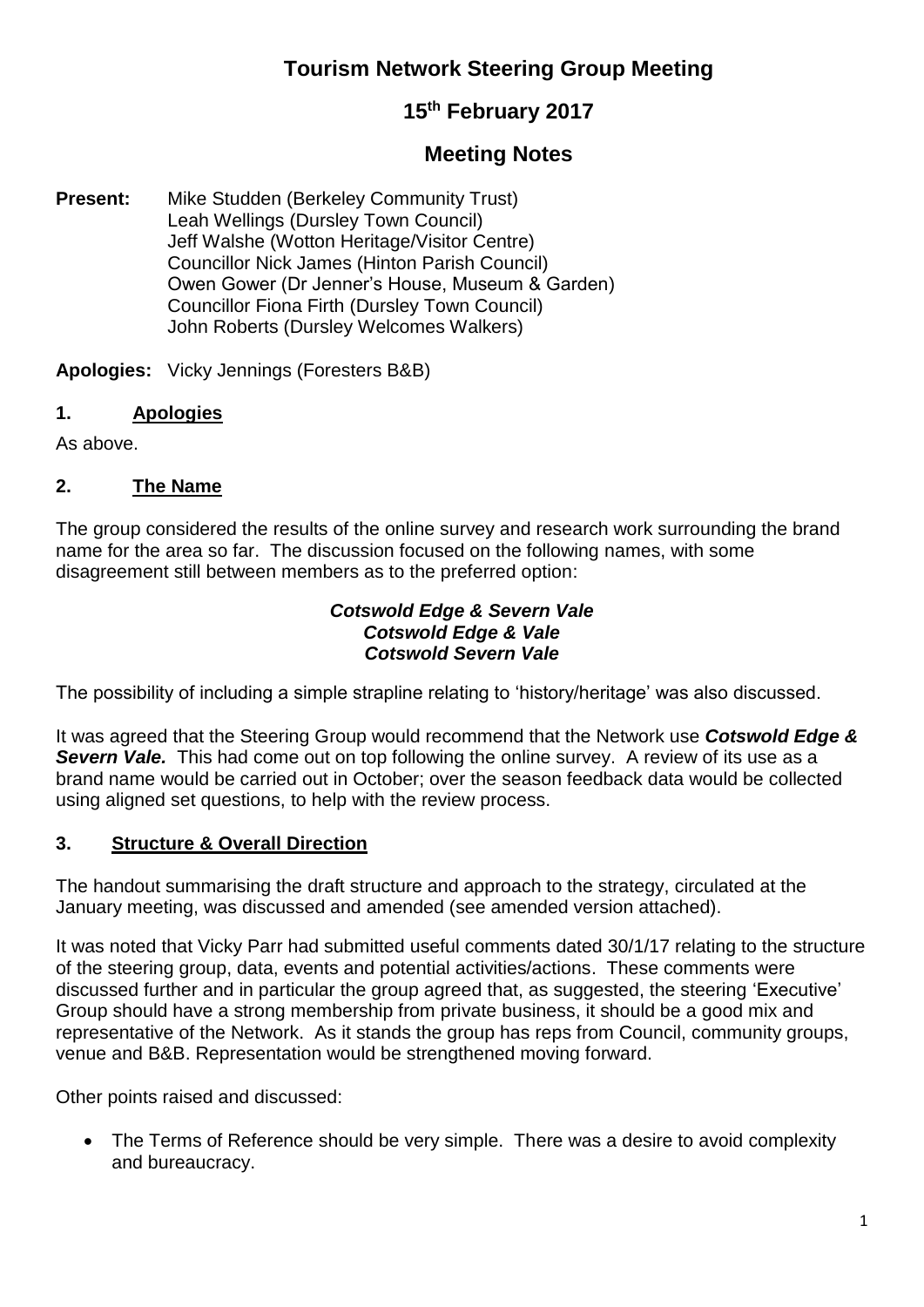- The Membership Agreement (yet to be drafted) should not put people off joining the network. It should be simple and designed to show commitment to working together.
- The group recognised that large venues may already subscribe to other tourism groups/partnerships.
- It was agreed that in working 'with existing mechanisms' the Network should make efforts to provide content to be included on other established websites.

#### **4. Draft Terms of Reference & Community Agreement**

Leah gave out a draft Terms of Reference template which had kindly been supplied by the Gloucestershire Rural Community Council (GRCC). An example Terms of Reference from the Weymouth Tourism Partnership Broad was also made available.

In addition to the point raised under item 3 above, it was agreed that the Membership Agreement (yet to be drafted) should not require any monetary commitment/fee at this stage, but should be designed so that people can subscribe to the aims and objectives of the Network and Strategy.

It was agreed that Jeff, Mike and Leah would work together to draft the Terms of Reference for the next meeting; GRCC might be able to advise further on a suitable legal and financial structure.

#### **5. Key documents – The Strategy & Action Plan**

The draft Strategy was revisited. Leah gave out a document containing Tourism Objectives extracted from other strategies e.g. Local Plan, Cotswold Destination Management Plan, Neighbourhood Development Plan and Community Plans.

It was recognised that at the moment the Network is reliant on 'payment in kind' and the time of volunteers/council officers from the wider membership to complete work (meeting venues, meeting admin and gathering information from the area so far being the main resource needs). This arrangement was working at the moment but the Network does need to consider how it funds itself in the future to become sustainable and able to respond to needs (e.g printing of materials).

Page 9/10 provides the start of what could be developed into an Action Plan. The plan should include the work we have already started. Funding will need to be looked at as an action.

We need to consider how we are going to engage, how we are going to measure success and demonstrate that things are happening.

It was noted that Cllr Gordon Craig had started discussions with the Prince of Wales Hotel and a local coach company to explore the possibility and viability of developing a local circular tour.

Mike agreed to look at redrafting the Strategy and Action Plan in light of recent developments and discussions, to be ready for the next meeting.

#### **6. Harris Ethical Offer**

It was noted that, following on from the January Network Meeting, Harris Ethical had come up with some suggestions and small scale mini projects to help support tourism and access to key trip destinations from Cam and Dursley Rail Station (a paper outlining the suggestions had been circulated); Harris Ethical have access to funds for a limited time to help groups such as the network with transport related research projects.